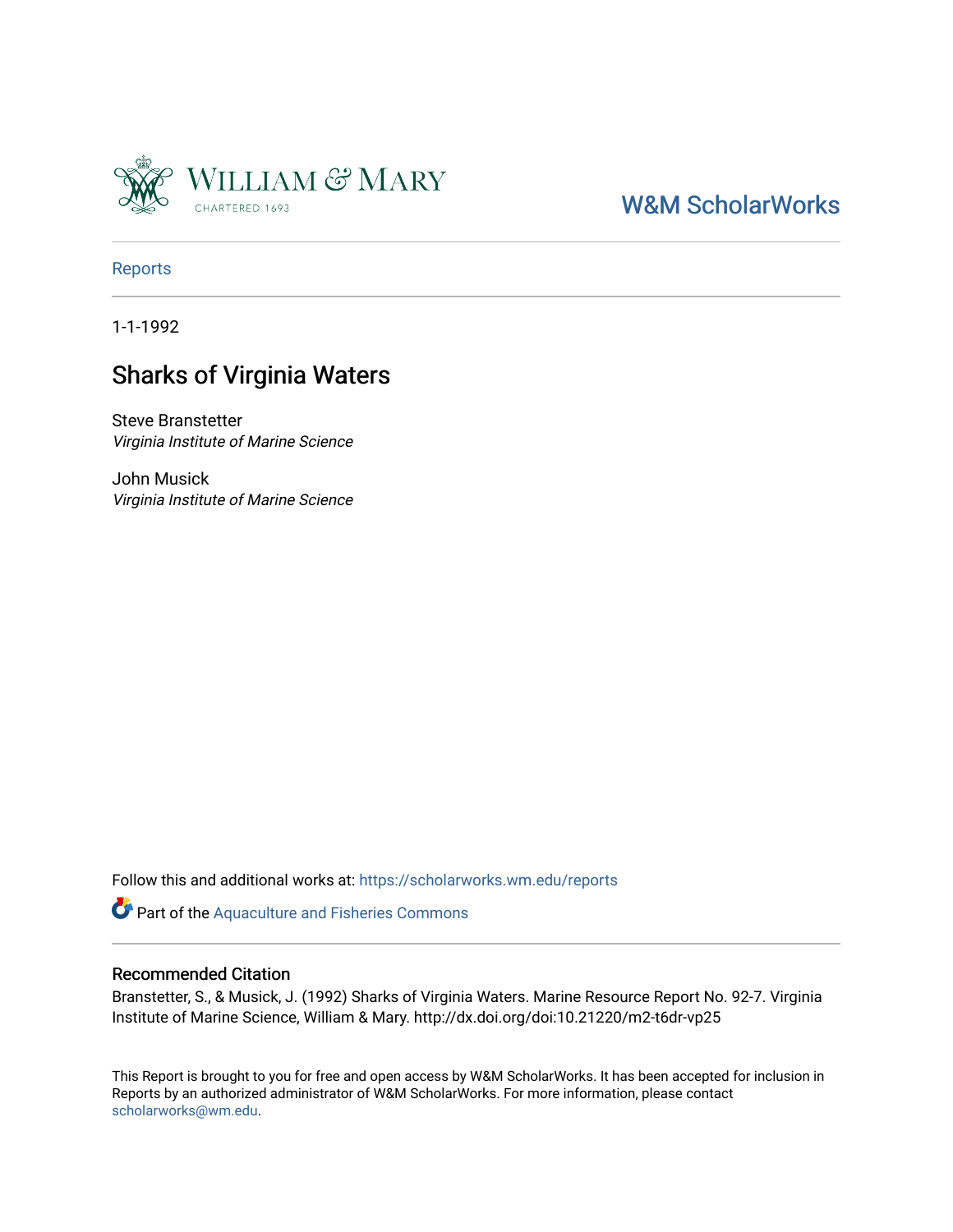# **SHARKS**

## **OF VIRGINIA WATERS**



THE SHARK RESEARCH PROGRAM VIRGINIA INSTITUTE OF MARINE SCIENCE GLOUCESTER POINT, VA 23062

VIRGINIA MARINE RESOURCE REPORT #92-7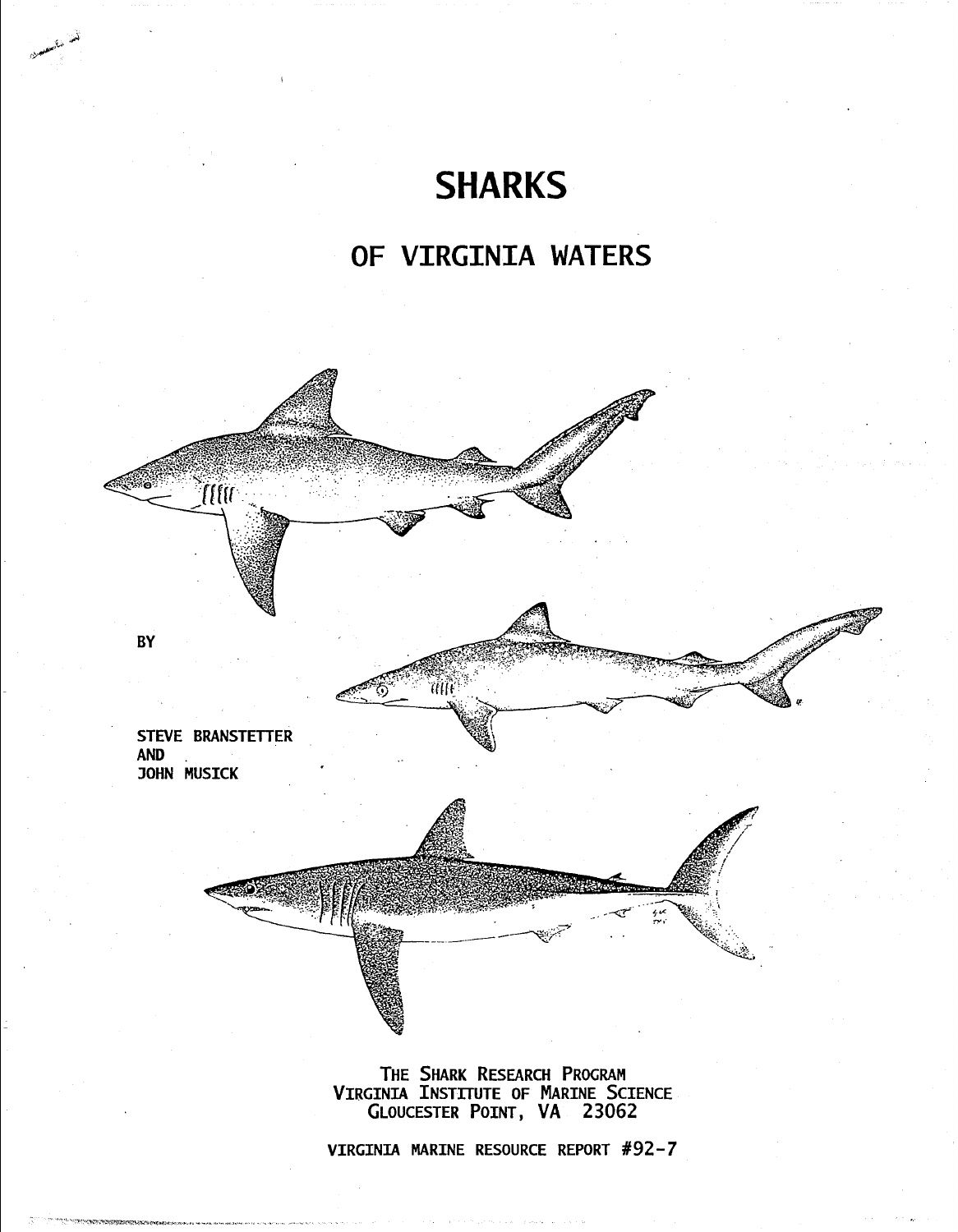Over the last twenty years, sharks have become an increasingly popular target of recreational and commercial fishermen. Many species occur quite close to shore and are readily available to recreational and commercial fishermen alike. Recreational fishing kills about 450,000 sharks (10,000 tons) annually in the northwest Atlantic. Commercial fishing for sharks for meat for retail sale, and fins for making shark-fin soup (an oriental delicacy) takes about 200,000 to 300,000 sharks (5,000 - 7,000 tons) annually. Additionally, another 250,000 sharks (5,000+ tons) are taken as an indirect bycatch in shrimp, swordfish, and tuna commercial fisheries. In many instances, the fishermen simply cut off the fins, and discard the rest of the shark, sometimes while the shark is still alive. Fortunately, this rather inhumane and wasteful practice is being discouraged, and is not as common now as it was a few years ago.

 $\mathbb{G}^{\mathbb{N}}$ 

In any event, the mortality rate on the shark stock, which includes about 40 species along the U.S. east coast, is about twice the mortality that the stock can withstand. This has been the case for· over a decade; consequently the shark stock is declining alarmingly.

Sharks are very vulnerable to fishing pressure because of their biology. The large species produce very few (6-10) young during each reproductive cycle. The developing young are carried inside the mother for about a year, and most receive nourishment from a placental connection, analogous to mammals. After the mother gives birth, she will not become pregant again for another full year. Thus, the entire cycle is two (and maybe three) years in length.

Coupled to this low annual birth rate is the fact that sharks grow very slowly. Some species do not mature until they are 25-30 years old. Even "fast growing" species do not mature for 5-10 years. Thus, there is a long lag-time between when a shark "pup" is born, and when it can contribute new generations back to the population.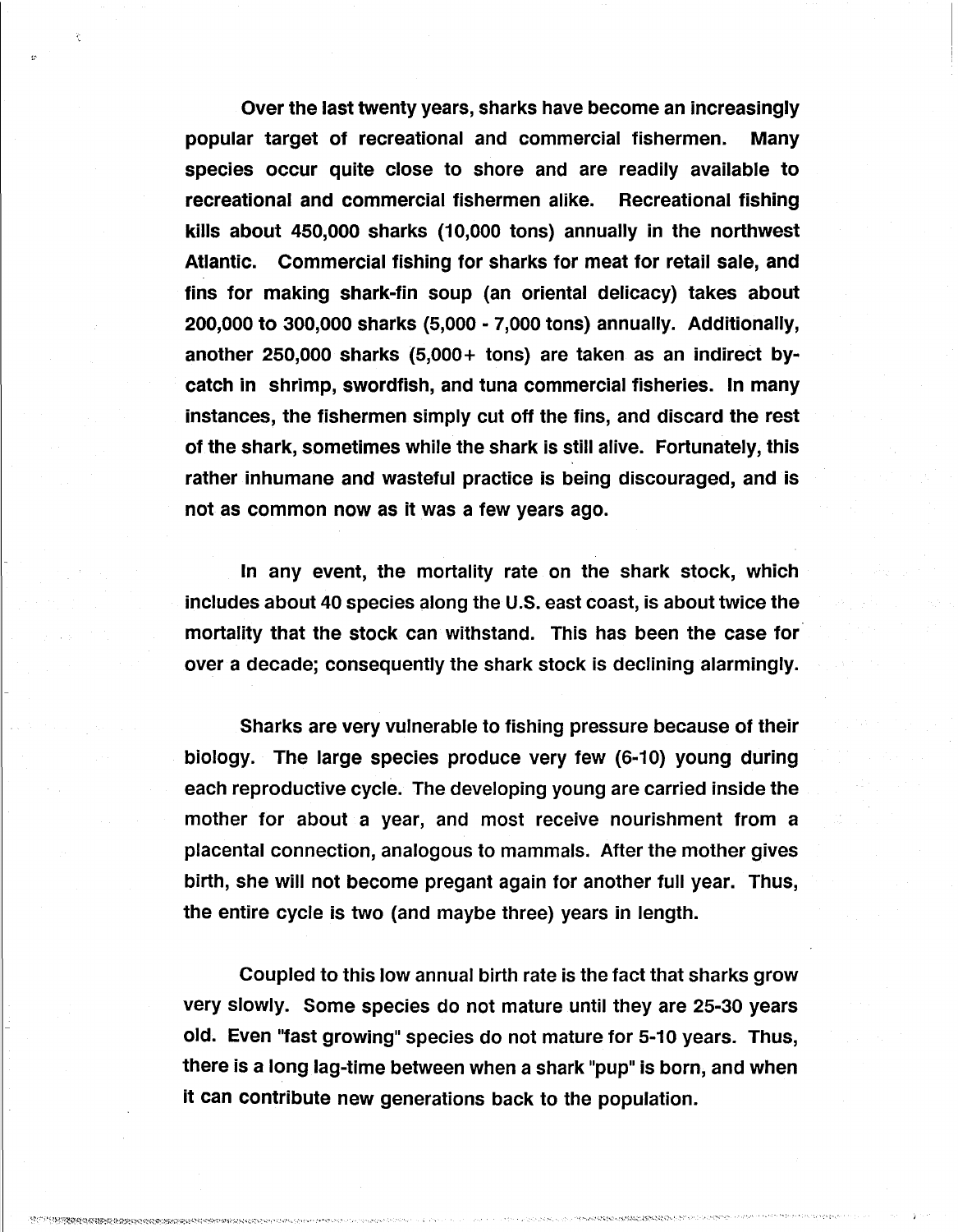It is estimated that some of the slow-growing sharks can only increase their population size by about 2% annually, but current fishing pressure is removing as much as 10% of the population annually. Even with stringent restrictions on shark fishing, it will require decades for the stocks to recover.

Currently, four states along the east coast - Virginia, North Carolina, Florida, and Texas - have regulations that restrict recreational and commercial shark fishing efforts. However, states only have jurisdiction for a limited distance offshore. An inclusive federal management program has been in development for about four years, but has yet to be enacted. This lack of timely management has reduced the abundance of many shark species to a dangerously low level from a biological point of view.

About twenty shark species inhabit Virginia waters on a seasonal basis. These species migrate north in the spring from more southern locations, and use the Virginia coastal waters as a summer feeding ground. These fish all migrate south again in the fall when water temperatures begin to fall.

Additionally, the Chesapeake Bay and adjacent coastal waters are important nursery grounds for two species. One of these, the sandbar shark (Carcharhinus plumbeus), uses the waters inside Chesapeake Bay and the inlets and channels of the Eastern Shore as its nursery ground. This may be the largest nursery ground for this species in the North Atlantic. A second species, the dusky shark (Carcharhinus obscurus), uses the near-shore coastal waters of the Eastern Shore, and shallow beach waters along the Virginia Beach region as its nursery ground.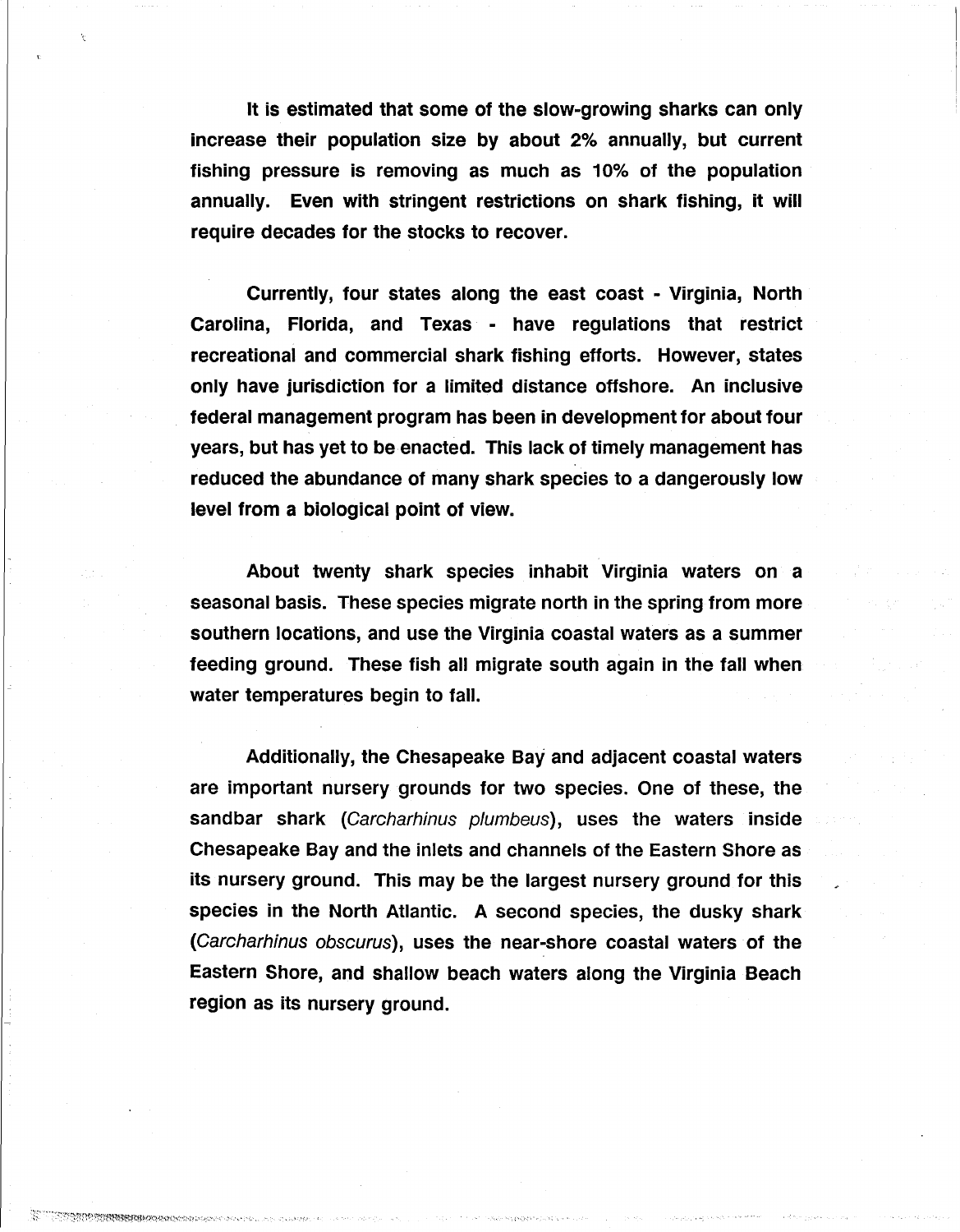Scientists at the Virginia Institute of Marine Science (VIMS) have been monitoring the abundance and species composition of the shark fauna of the Virginia region since the early 1970's. Over that time, the catch rates of most species have declined an order of magnitude (10 times). The VIMS shark survey is designed so that these catch rates can be used to indicate shark abundance in the region. Some species, particularly the dusky shark, are becoming very rare in the region. Catch rates for four common shark species in the Virginia region are graphically illustrated on an attached page.

Although some might argue that reducing sharks in the marine environment is a good thing, this is far from the truth. Many people only think about sharks in terms of "shark attacks"; however it has been shown the probability of a shark-human encounter is increased more by increasing numbers of people in the water at any one time than by shark abundance. Thus, reducing shark abundance does little to decrease the possibility of such an event.

Sharks occupy an important place in the marine environment as top predators in the food web; they help regulate the populations of prey species, and keep the ecosystem balanced. A similar situation exists between humans and lions. Humans have a good reason to exhibit caution in "lion country", yet most people will agree that these potentially dangerous animals serve an important and useful function in their ecosystem. The same is true for sharks.

The VIMS Shark Research Program scientists hope that this hand-out, the exhibits and lectures that you will see and hear today will better inform you as to the importance of this graceful, ancient creature of the sea, and that they are in trouble and need our help. It is in our best interest, and that of the environment, that shark populations be kept healthy.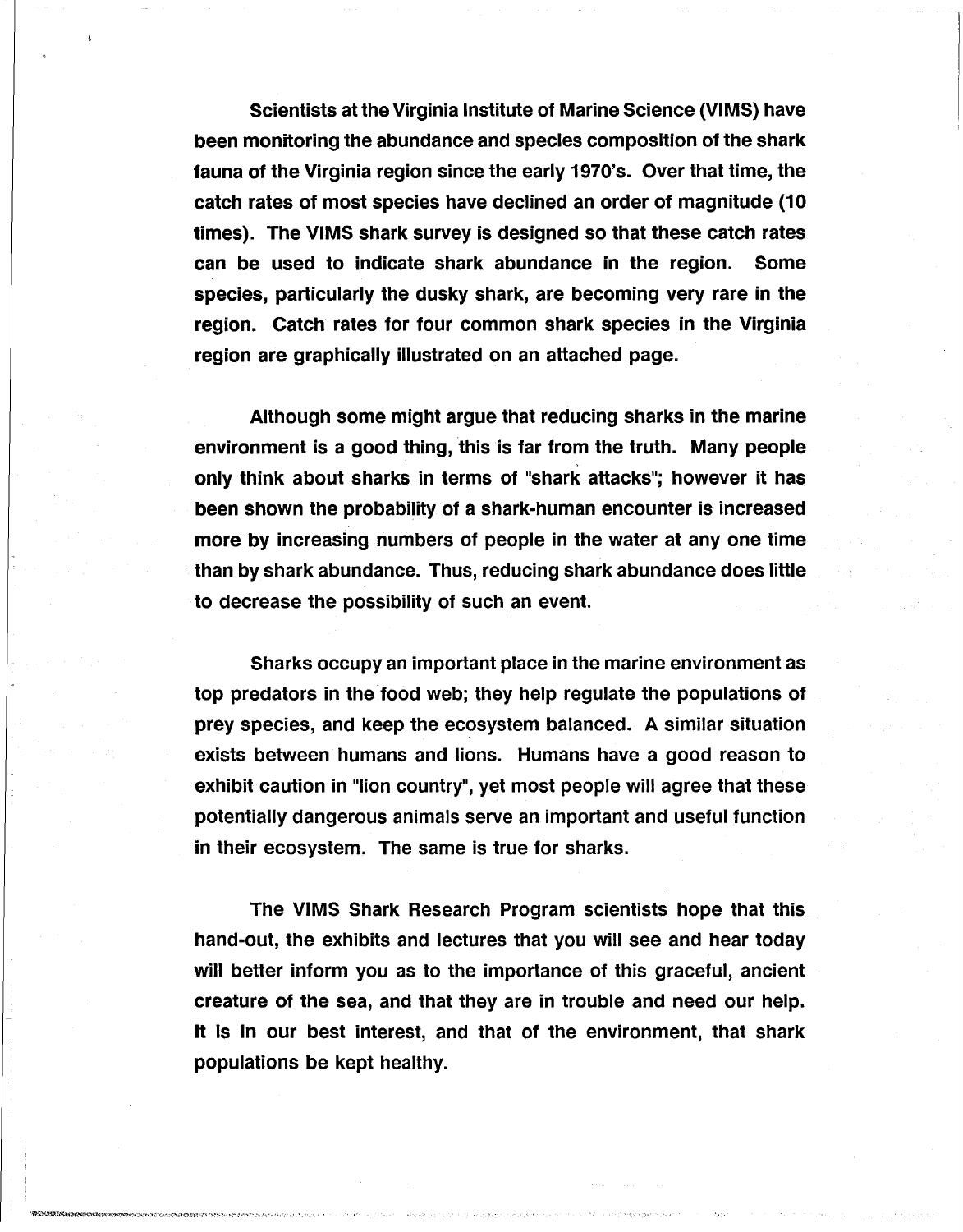

,"'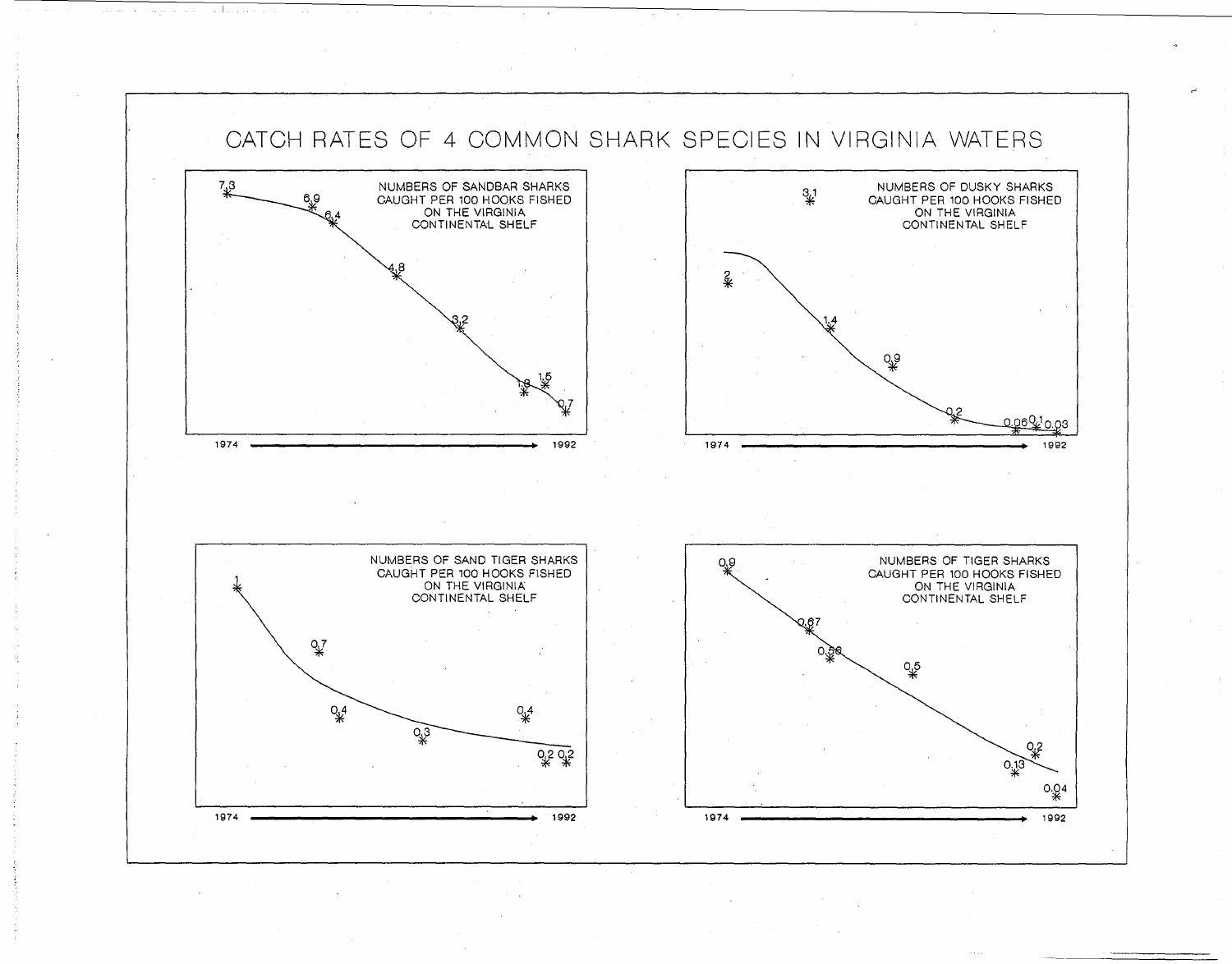### SANDBAR SHARK

(Carcharhinus plumbeus)



This is the most common large shark of the Virginia region. Adolescent and adult individuals use the Virginia coastal waters as a summer feeding ground, and more importantly, the Chesapeake Bay is one of the major nursery grounds in the Northwest Atlantic region for juveniles.

The sandbar shark is often caught by recreational fishermen, and it is a primary species taken in the commercial fishery. The meat is very good, and because the shark has very large fins, the sale of its fins to make shark-fin soup is an important component of the economics behind its commercial value.

This shark reaches a maximum size of about 250 cm, or about 8 feet. About 8 young comprise a litter of pups that are born at about 55 cm (20"). The species grows very slowly and does not mature until it is about 25 years old. Maximum age is unknown, but may exceed 50 years.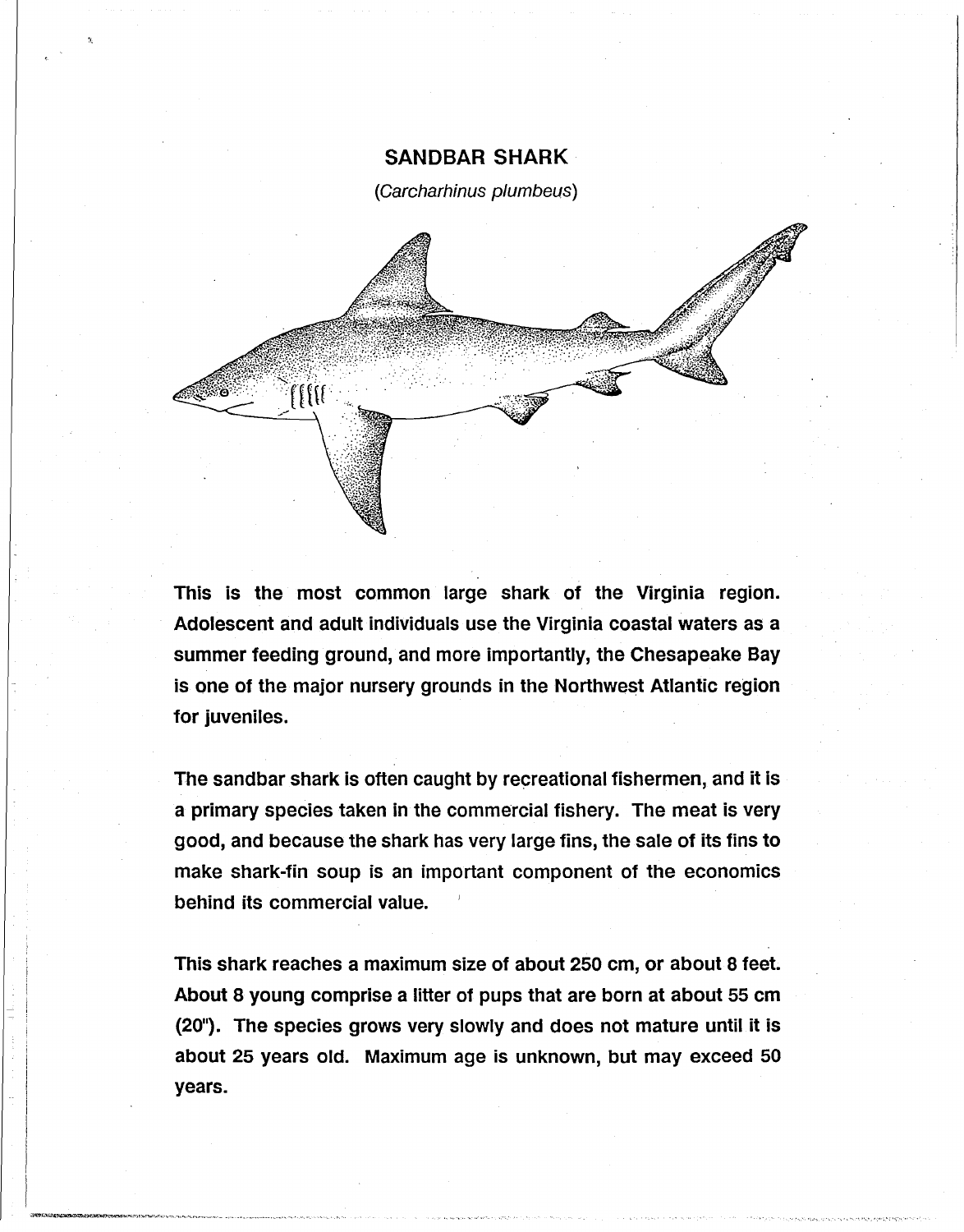### DUSKY SHARK

(Carcharhinus obscurus)



This was a common large shark of the Virginia region. Although adults are more common in offshore waters, the juveniles use coastal waters of the Virginia area as a nursery ground. Heavy fishing pressure on this species has reduced its numbers alarmingly. It is now only a rare event to see a dusky shark in the Virginia region.

Because of its large size, the dusky shark is a popular target of recreational fishermen. It is (was} one of the primary species entered in shark fishing tournaments. It is caught in the commercial fishery, and is often taken in the offshore fishery for swordfish and tuna. The meat is very good, and the fins of of a good quality for sale to make shark-fin soup.

This large shark reaches a maximum size of about 400 cm, or about 13 feet. About 10 young comprise a litter of pups that are born at about 90 cm, or 3 feet. A female only gives birth about every three years. The species grows very slowly; it matures in 17-20 years, and maximum age may exceed 50 years.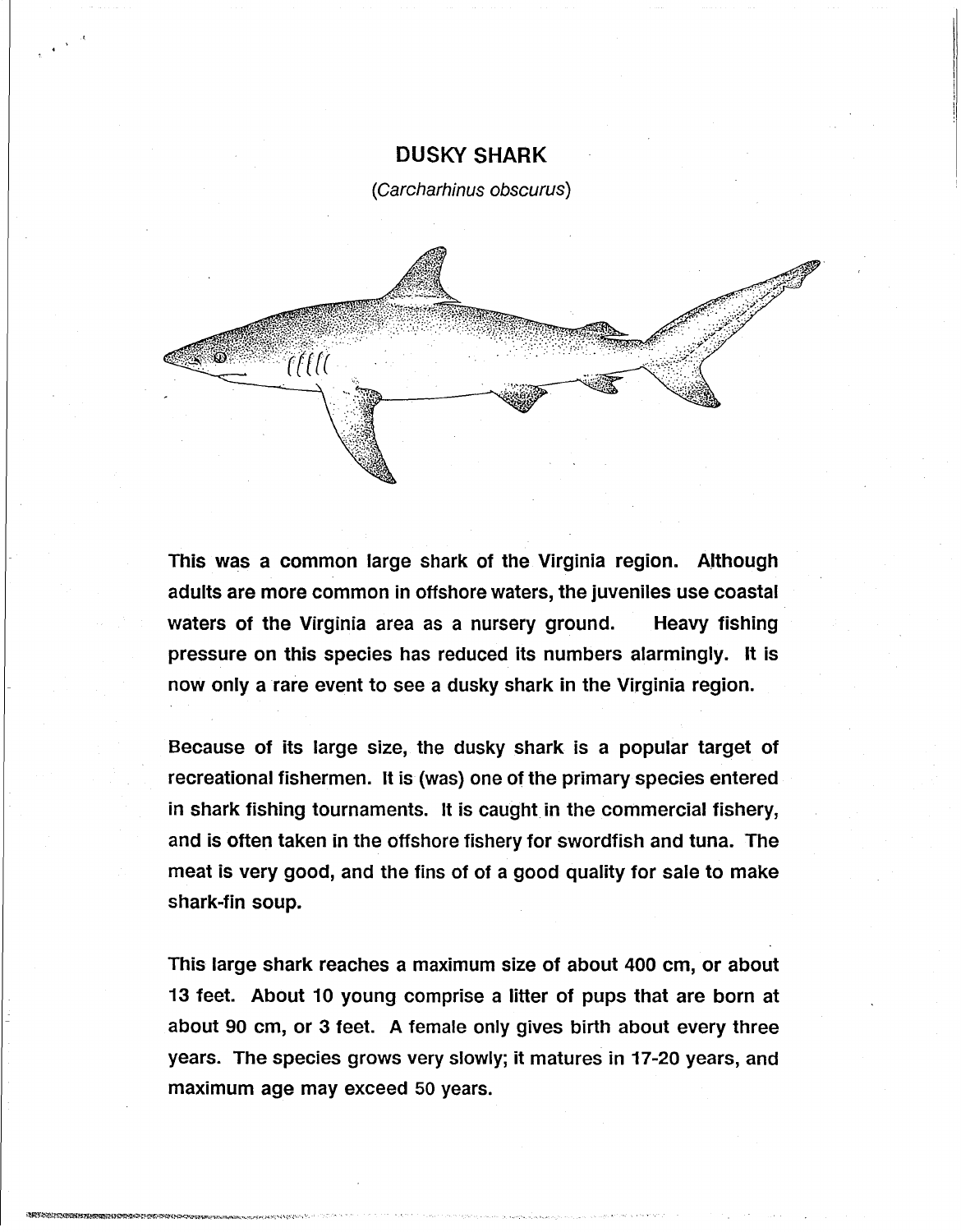# TIGER SHARK

(Galeocerdo cuvier)



This is (was) a common coastal shark of the Virginia region, found most commonly in waters about 60 feet deep. The majority of individuals that occur in the region are sub-adults and adults; the juveniles are born farther south and remain there during their first years.

Because of its large size, it is a popular target of recreational. fishermen. Although it is occasionally caught by commercial fishermen, the meat and fins have little value, and it is usually released. It is common both in coastal and offshore, oceanic waters.

This large shark may reach a maximum size of about 550 cm, or about 18 feet, but most individuals are less than 13 feet (400 cm). This **is a**  prolific species that produces as many as 70 young per litter, although most litters are comprised of about 20-30 pups. Pups are born at about 90 cm, or 3 feet. A female only gives birth every three years. The species grows very fast compared to some other species, maturing in about 8-9 years. Abundance of this species has declined markedly in the Virginia region in recent years.